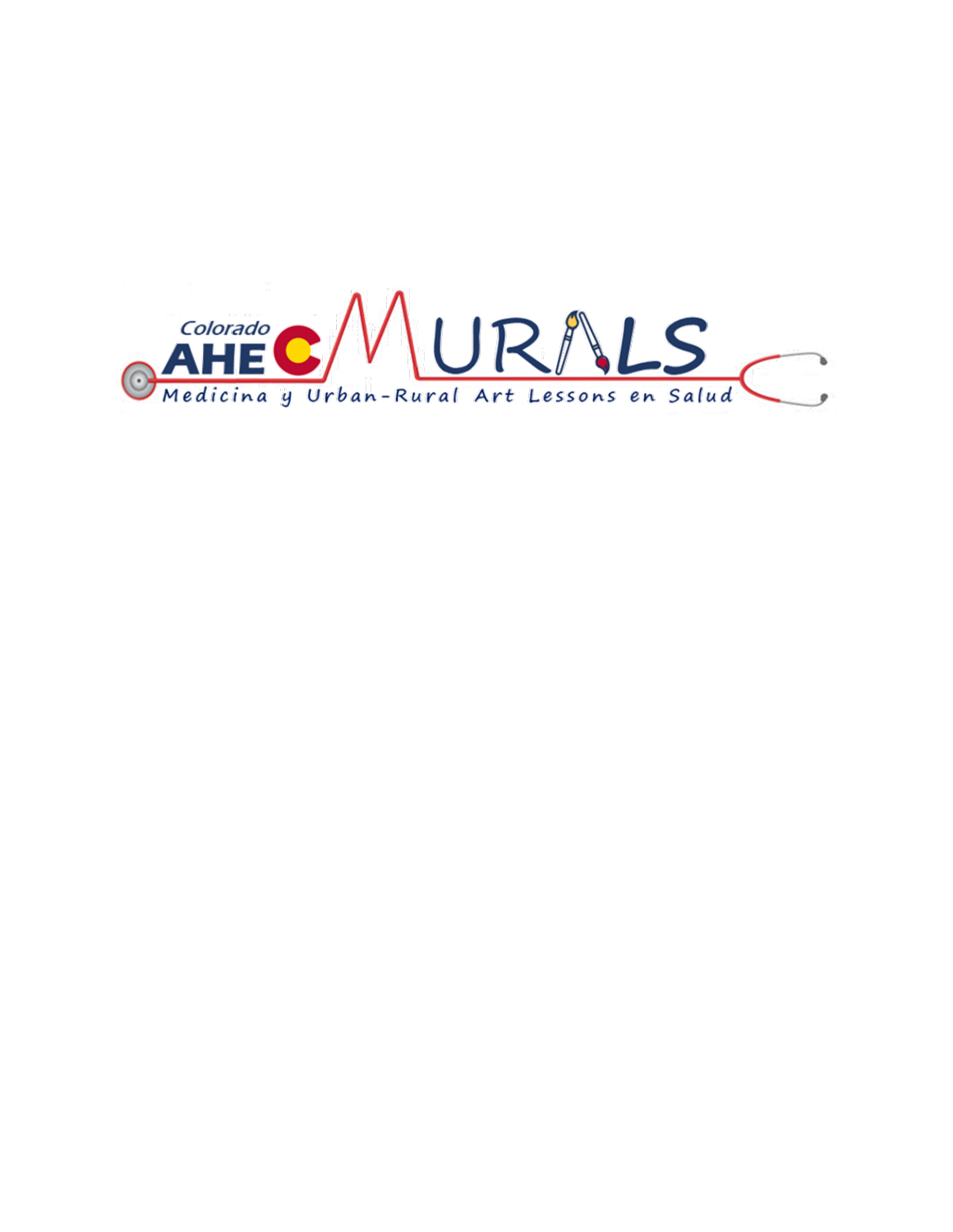# Contents

<span id="page-1-0"></span>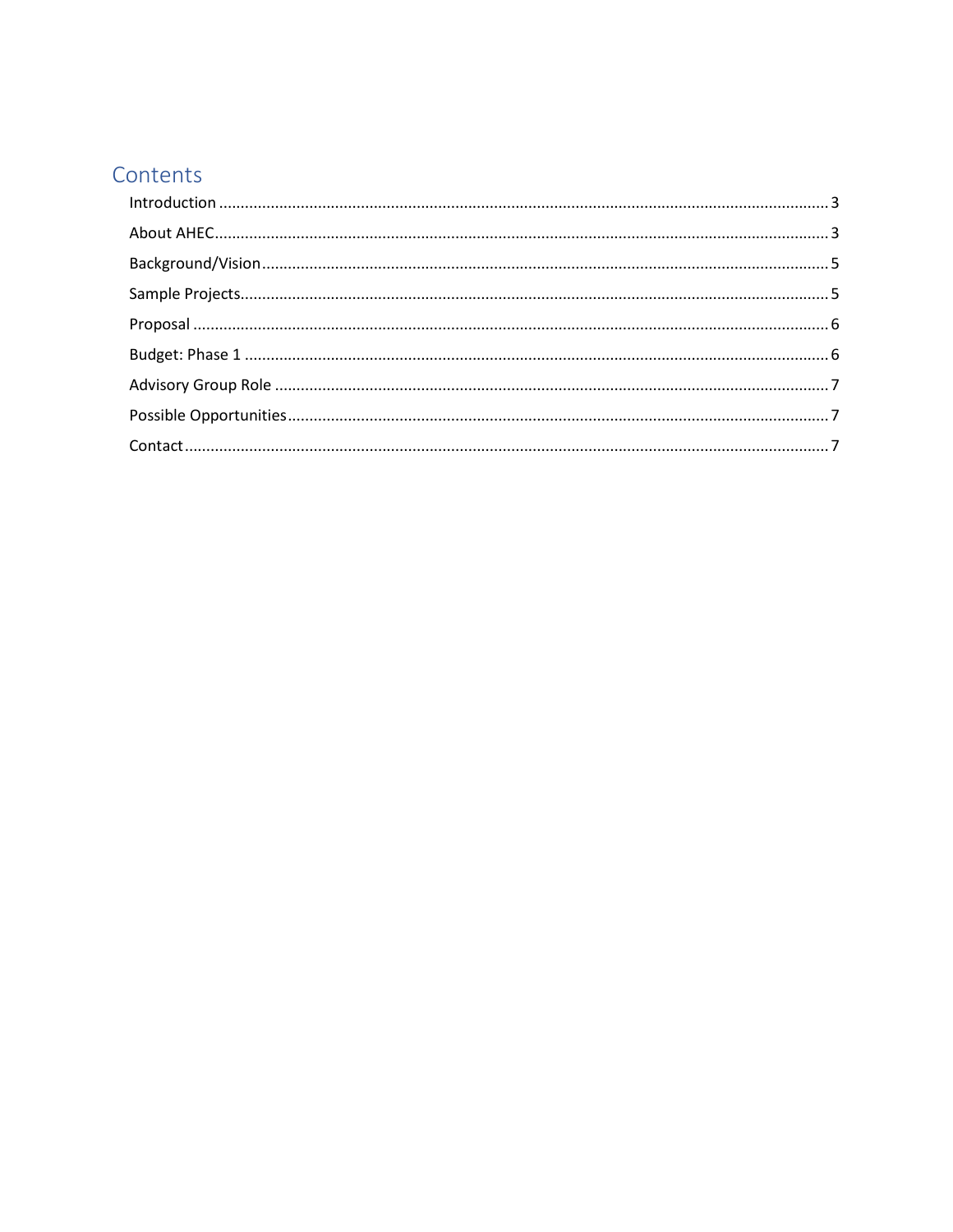### Introduction

Through the Medicina y Urban-Rural Art Lessons en Salud (MURALS) Project Colorado AHEC (COAHEC) plans to partner with artists and community members to engage their own communities in discussions about health equity leading to a mural that will encourage community agency in improving health.

#### <span id="page-2-0"></span>About AHEC

The Area Health Education Centers (AHEC) idea was developed by Congress in 1971 to recruit, train and retain a health professions workforce committed to underserved populations in the US. The Colorado AHEC system was established in 1977 by Dean Richard Krugman. All AHECs are funded by HRSA AHEC Model grants which are renewed in 5-year grant cycles to attend to the overall mission of AHECs in the US. Today, the state of Colorado is divided into six regions (Centennial AHEC, Front Range AHEC, San Luis Valley AHEC, Southeastern Colorado AHEC, Southwestern Colorado AHEC, and Western Colorado AHEC) with an AHEC office in each region. These regions attend to the HRSA Model specifications as well as the Anschutz Medical Campus Vice Chancellor for Health Affairs' direction for service in the support of both entities as each state program office must be affiliated with a public school of medicine. The state office, Colorado AHEC or "COAHEC," oversees the work in each region and it is the state office that proposes the current MURALS Project that is the focus of this brochure.



This Health Resources and **Services** Administration (HRSA) funded network provides health education services to students, faculty, and local practitioners, ultimately improving healthcare delivery link between the university health science centers and rural and underserved areas of our nation.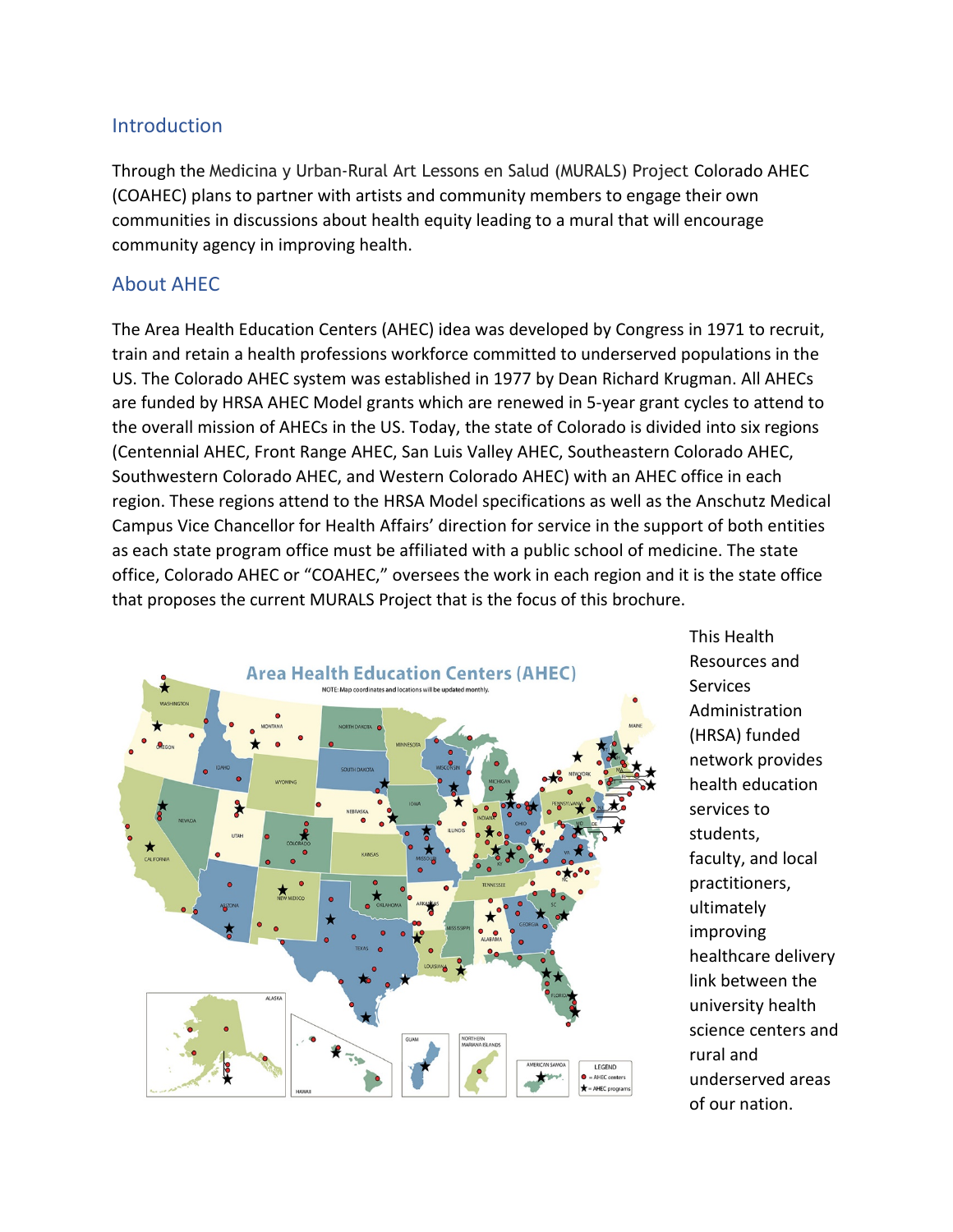Colorado AHEC connects the Anschutz Medical Campus with current and future health professionals in rural and urban medically underserved areas in its oversight of the regional AHECs. COAHEC and its regions do this by providing programs for students interested in healthcare, events to improve community health, continuing education for health professionals, and



housing for students who are on clinical rotations more than 40 miles from the Anschutz Medical campus through a network of over 500 host homes.

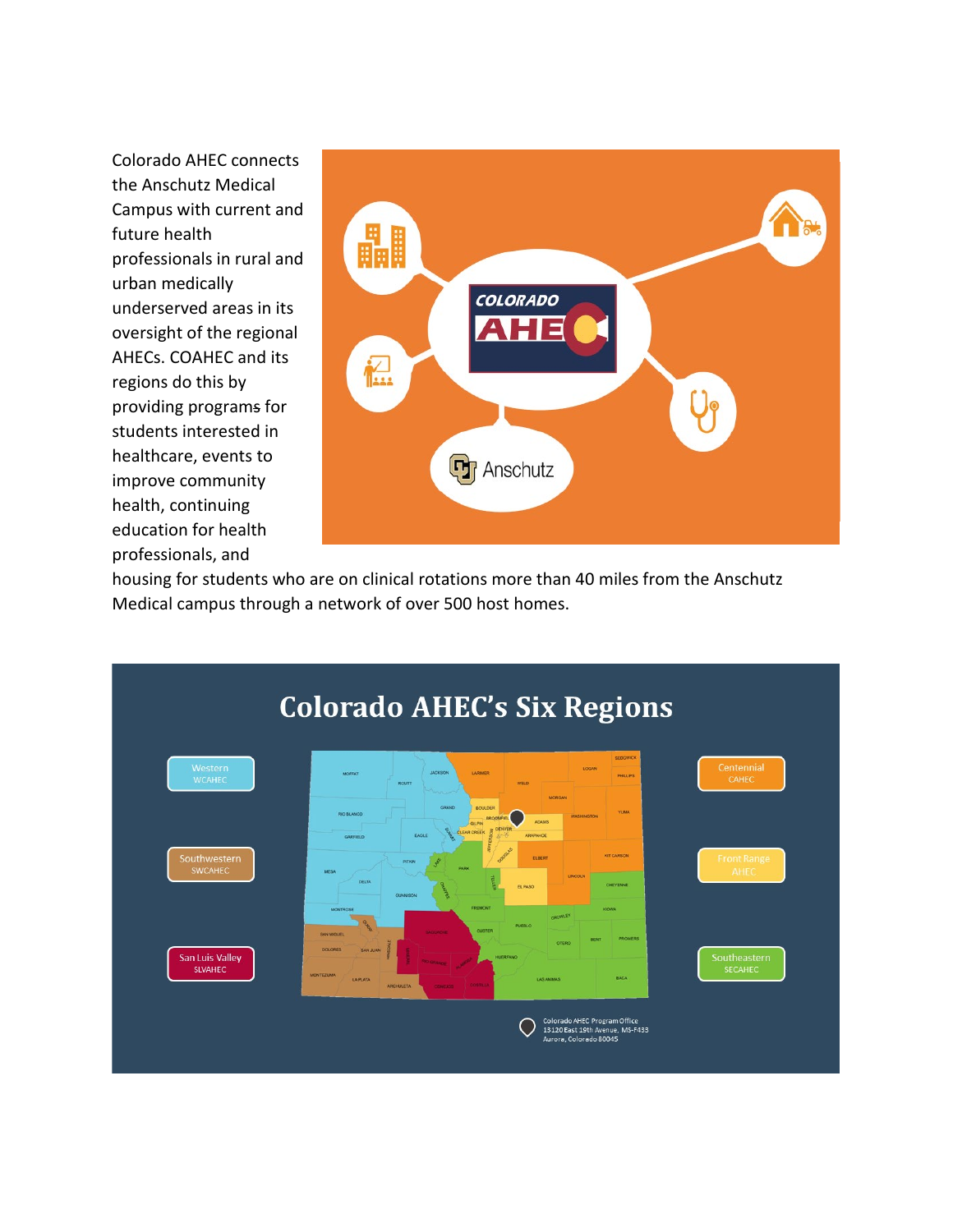# <span id="page-4-0"></span>Background/Vision

Colorado AHEC (COAHEC) envisions a series of health-themed murals painted by local artists. These murals will communicate health messages in culturally resonant ways to communities throughout Colorado. By commissioning local artists to create informative and beautifully crafted artwork on large structures such as on the sides of buildings, silos, barns, or on freestanding walls built for this purpose, we believe that we will be able to enhance existing community health efforts utilizing authentic community engagement. (See definition of "authentic community engagement" in the Colorado Department of Public Health & Environment Office of Health Equity guide to Authentic Community Engagement to Advance Equity.) 1

The dovetailing between art and medicine is well established and respected among medical communities as well as social communities. It speaks to traditions of healing that are imbedded deeply in unique cultures and helps western medicine and cultural healing to not only co-exist but become one. Historically, artists of various cultures have expressed health related topics in traditional mural work. Yet, there exists only a small body of research on the efficacy of healthrelated murals created locally and attending to culture in improving health.2There is, however, more research that supports the use of billboards for community health messages that motivate behavior change.<sup>3</sup> To this end, COAHEC believes that locally sourced and culturally relevant murals is an effective medium to develop community engagement with emerging health care issues. The goal is to have murals created by the hands and the imagination of artists reflecting their own community values in images with the purpose of evoking an emotional connection within the community. Murals also have the potential to be valued as a public asset, as opposed to the perceived nuisance of billboards. <sup>4</sup> Moreover, murals are more permanent fixtures in contrast to the temporary and commercial nature of billboards.

# <span id="page-4-1"></span>Sample Projects

**Colorado Department of Public Health and Environment** recently completed a mural project to promote Colorado Public Health needs assessment.

[https://coloradosun.com/2019/10/17/colorado-had-to-release-a-health-report-so-it-paid](https://coloradosun.com/2019/10/17/colorado-had-to-release-a-health-report-so-it-paid-muralists-to-do-it-with-paint/)[muralists-to-do-it-with-paint/](https://coloradosun.com/2019/10/17/colorado-had-to-release-a-health-report-so-it-paid-muralists-to-do-it-with-paint/) & [https://drive.google.com/file/d/1JmyqDV3-](https://drive.google.com/file/d/1JmyqDV3-DO5S0nraP5ARg7FreHyw63Fq/view) [DO5S0nraP5ARg7FreHyw63Fq/view](https://drive.google.com/file/d/1JmyqDV3-DO5S0nraP5ARg7FreHyw63Fq/view)

**Rise Above Colorado** paints murals with youth across Colorado as a drug abuse prevention intervention.

<https://riseaboveco.org/articles/latest-news-2.html>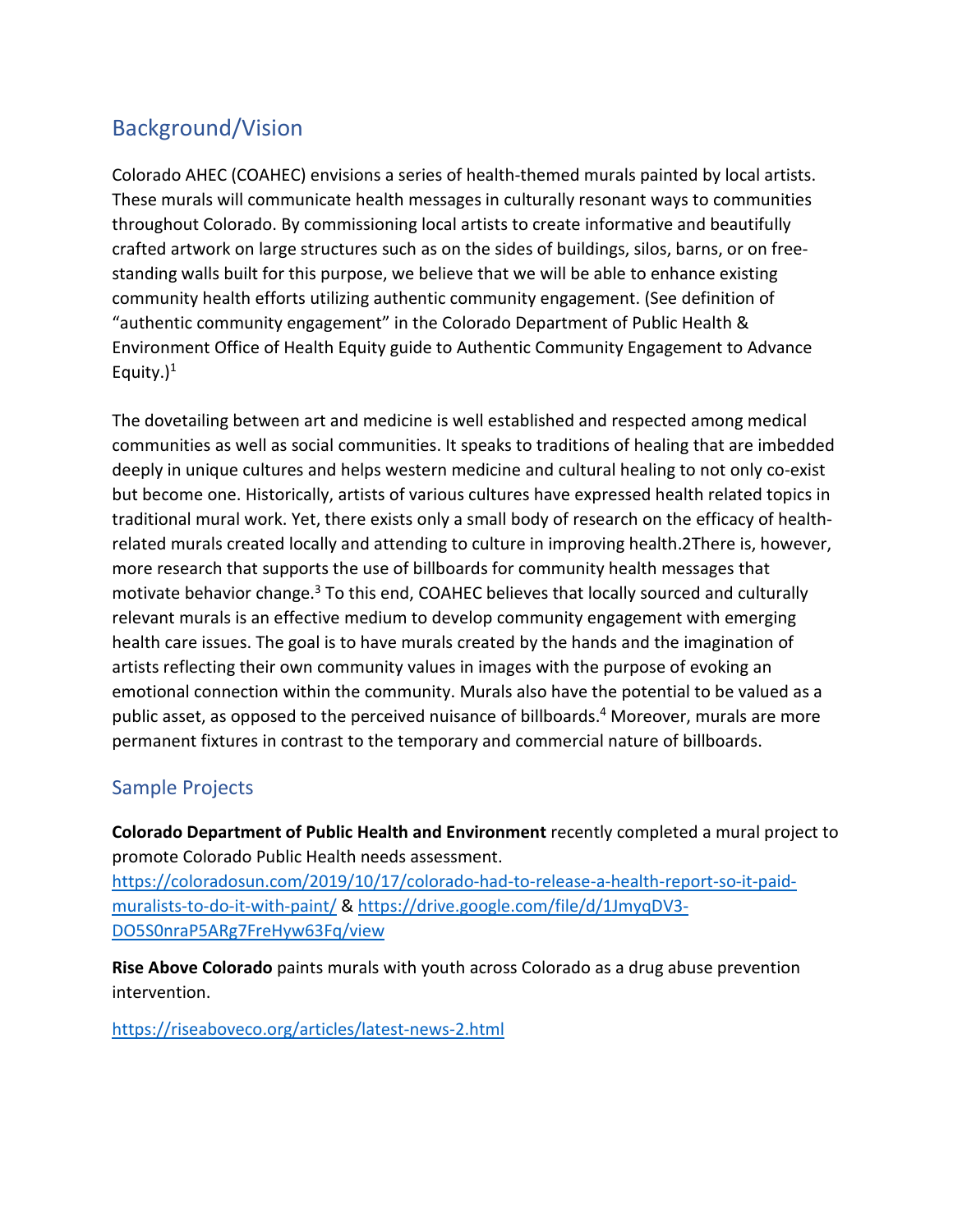# <span id="page-5-0"></span>Proposal

At this time, COAHEC is ready to commission local artists in diverse regions of Colorado to create murals as a Phase 1 COAHEC MURALS Project Pilot Outreach. The Phase 1 Pilot will address or include the following:

- 1) community engagement,
- 2) community values,
- 3) artists from the community,
- 4) messages about COVID-19, vaccines, or general infection prevention,
- 5) social determinants of health (SDoH), and
- 6) a community vision of health equity.

Phase 1 MURALS Project Pilot will be evaluated on the following qualitative and quantitative measures:

- 1) What emotions did the mural evoke in the viewer?
- 2) Was the mural culturally representative?
- 3) What change was the mural suggesting?
- 4) How many viewers felt, based on the mural, that they would consider making a change in health care and in following health care advice?
- 5) Did the mural increase community dialogue related to health issues, SDoH, or health equity?
- 6) Did the mural provoke any changes in community agency related to the issue presented?

After assessing the impact of the Phase 1 Pilot and directly guided by the Phase 1 evaluation, A Phase 2 MURALS Project Field Test will increase the breadth of Phase 1 providing wider outreach and increased creation of murals. To this end, in Phase 2, COAHEC plans to commission additional murals in the Colorado AHEC Regions that may not have been included in Phase 1.

After attending to the Phase 2 evaluation, Phase 3 would take this project into sustainability and would include continuing community dialogue, maintenance of existing murals, and introduction of murals based on current and emerging health care and health equity issues, and specific SDoH in the region.

# <span id="page-5-1"></span>Budget: Phase 1

| Mural Artist Fees \$5,000/mural X 4 \$20,000 |          |
|----------------------------------------------|----------|
| Administrative Contractor                    | \$15,000 |
| <b>Collateral and Administrative</b>         | \$5,000  |
| Total                                        | \$40,000 |